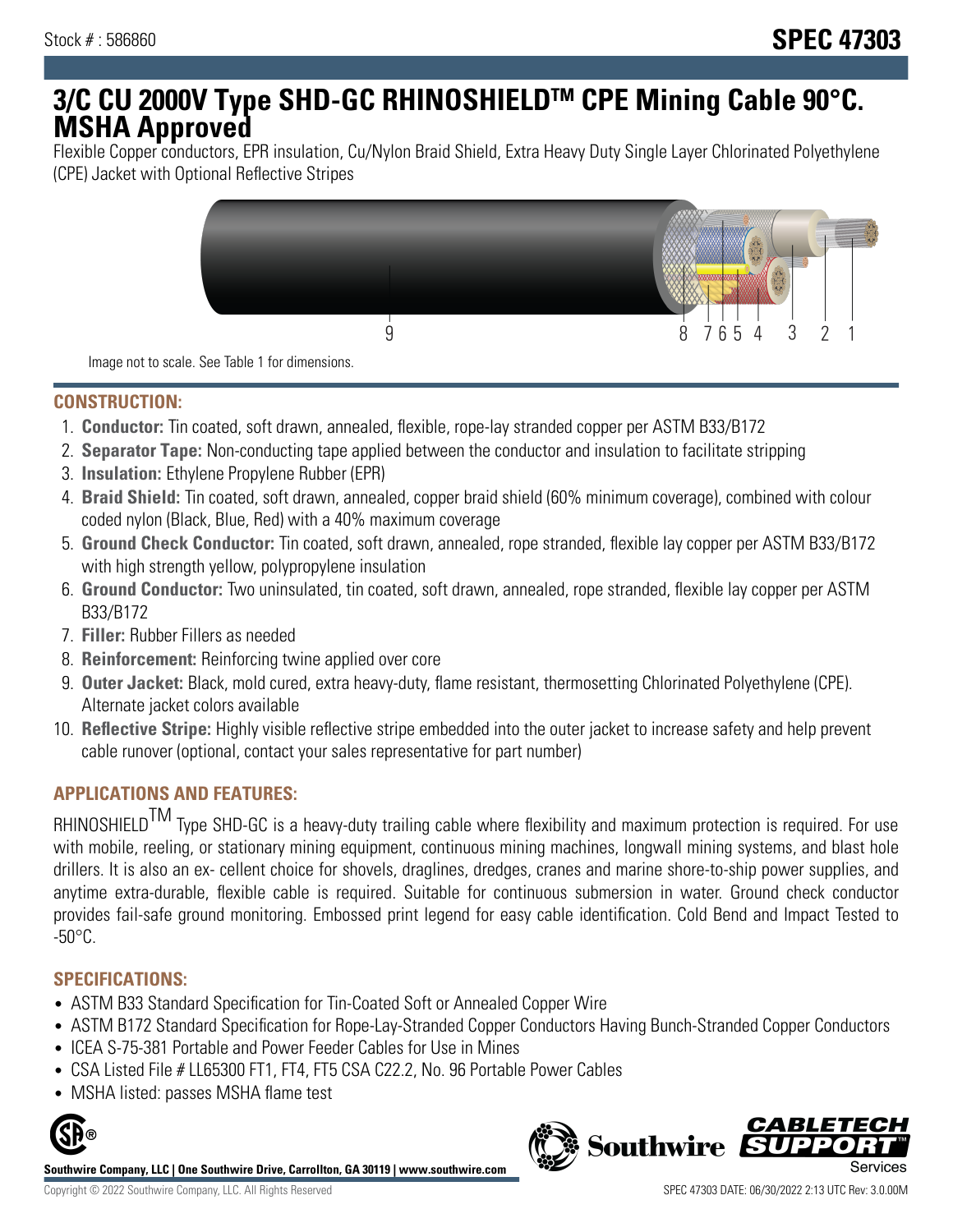• Meets or exceeds ICEA requirements as applicable for ICEA S-75-381/NEMA WC 58, ASTM B-3

#### **SAMPLE PRINT LEGEND:**

SOUTHWIRE(R) RHINO(TM) BRAND CABLE XX AWG CU 3/C EPR TYPE SHD-GC 2000V -50C 90C SR CSA LL90458 FT1 FT4 FT5 MASTER-DESIGN P-07-KA140005-MSHA

**Southwire Company, LLC | One Southwire Drive, Carrollton, GA 30119 | www.southwire.com**<br>Services